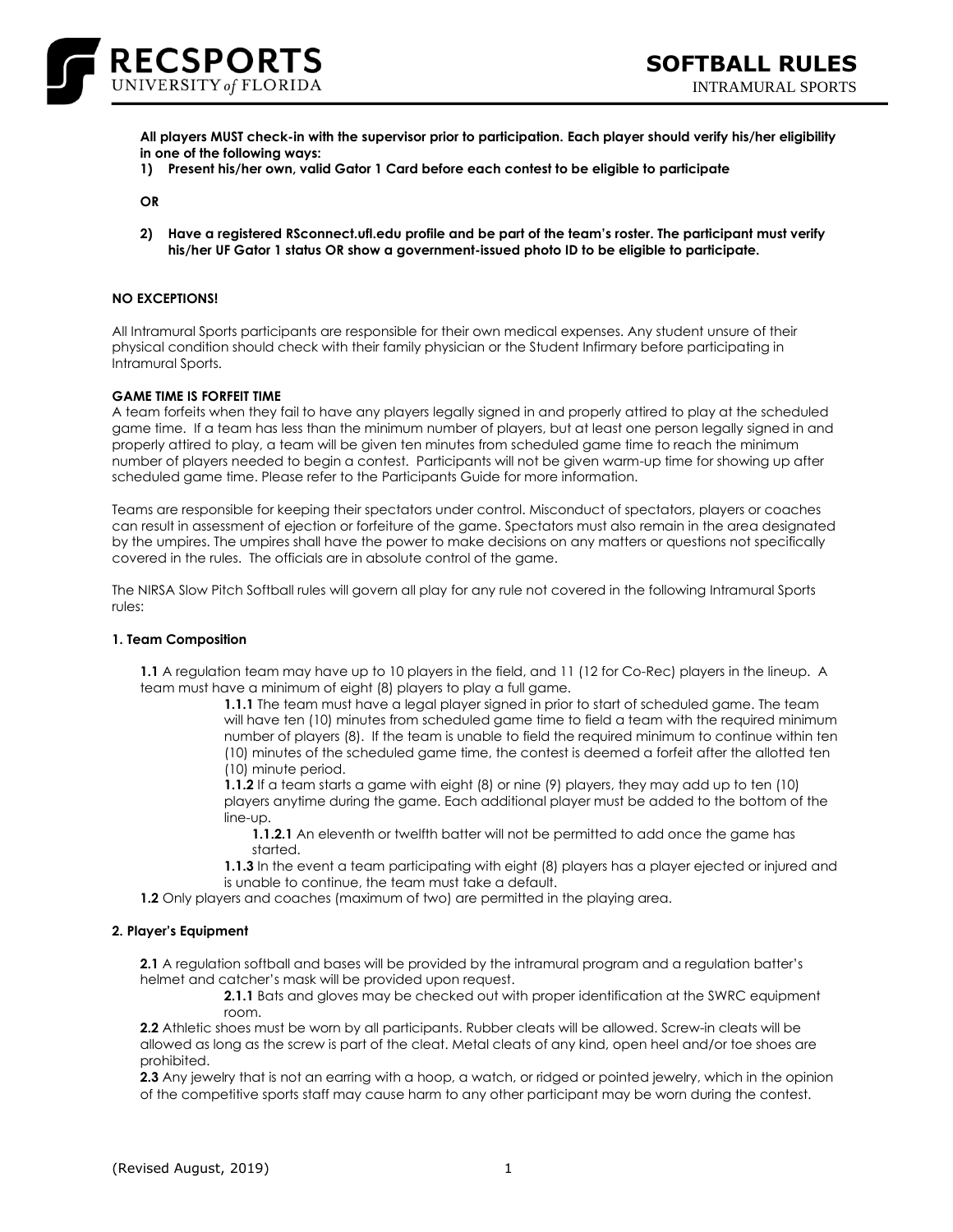

**2.4** A regulation softball bat (must say official softball on the bat) with handle tape, rubber or leather, is the only legal bat allowed (no baseball bats). If a metal bat is used, it must have a metal knob. As a result of numerous accidents and a recent death involving the newest technology in softball bats, the Intramural Sports Program has decided to follow the recommendations of the

Amateur Softball Association and ban bats with a BPF rating beyond what is listed on the bat.

**2.4.1** All bats must pass the ASA 2004 bat standard. All bats having the 2004 certification mark will be allowed if they are not on the ASA Non-Approved Bat List. The ASA website has a listing of bats that are illegal but have the approved stamp on them. Please visit the respective manufacturer's website for details on their ASA approved retrofit procedure for these bat models.

For more information please visit:

<http://www.teamusa.org/usa-softball/play-usa-softball/certified-usa-softball-equipment> **2.4.2** Players caught using an illegal bat will be ejected from the game and must set up a reinstatement meeting with the Coordinator of Intramural Sports. To prevent any possibility of ejection, please do not bring the bat into the softball complex or use it for practice swings or anything of that nature.

**2.5** Knee braces made of hard, unyielding substances covered on both sides with all edges overlapped and any other hard substances covered with at least 1/2 inch of slow recovery rubber or similar material will be allowed. A player may not remove a knee brace and continue to play. The athletic trainer on duty will approve any questionable braces.

### **3. The Game**

**3.1** Line-ups must be completed and issued to the umpire at the time of the chance game.

**3.2** The winner of a chance game between both team captains prior to the game has the choice of home or visiting team.

**3.3** A regulation game consists of a maximum of seven (7) innings. No innings will be started after 50 minutes of playing time has elapsed. If an inning is started, it must be completed. Innings are considered started once the third out of the previous inning is made.

**3.4** There will be no warm-up time given to either team because of the time limit. Teams should warm up in the designated areas off the field before their game.

**3.5** Completed games which end in a tie during the regular season will stand. A game is considered official after four innings (Example: rain in the middle of the 6th inning, score reverts to end of the 5th inning.)

**3.6** If a twelve-run difference occurs during a contest after four innings, or 3 1/2 with the home team winning, the game will be stopped and considered a complete game.

**3.7** No time limit will be in effect during championship games, but the mercy rule still applies.

# **4. Substitutions**

**4.1** A substitute will be considered any player not in the original batting lineup.

**4.2** Free substitution is NOT allowed. A substitute must inform the home plate umpire if they are replacing a starter in either the lineup or in the field. They must hit in the same slot as the player they are replacing. The starter may re-enter the game only once, returning to their original spot in the lineup. The substitute player cannot re-enter the game once replaced by the original starter.

**4.3** Any base runner may be replaced by a courtesy runner who made the last batted out.

**4.3.1** Any player who is injured while in the field will require normal substitution procedures (see rule 3.2).

**4.4** An automatic out will be awarded if:

**4.4.1** A player who is listed in the batting order is unable to bat (assuming a substitute is not available).

**4.4.2** At the time of players at bat if that player has been ejected from the game. No substitute will be permitted to take an ejected batter's place.

**4.5** If a walk is issued prior to any automatic out, the out will count unless is it the third out of the inning.

### **5. Sportsmanship**

**5.1** At the umpire's discretion, a player may be warned, called out, and/or ejected from the game for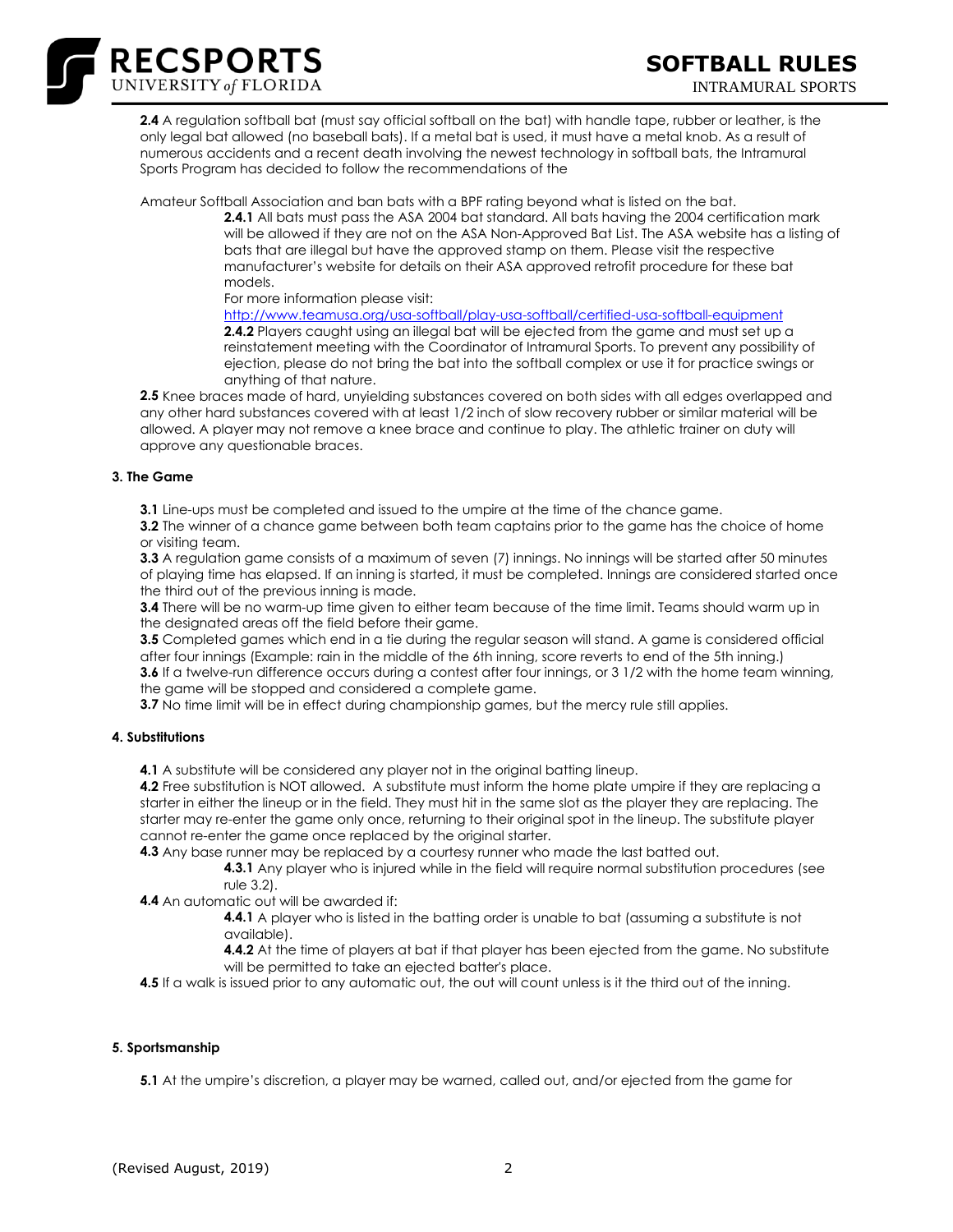

swinging or throwing the bat in a dangerous manner. All runners must return to their original bases. If the bat was thrown in a malicious manner, then the offending player will be ejected and cannot be replaced. **5.2** If at any time a team has 2 players and/or coaches and/or spectators ejected from the game, the offending team will immediately default the game.

**5.3** The offensive team is responsible for retrieving all foul balls and homerun balls.

**5.4** Teams must leave the dugout and remove all trash and equipment immediately following their game. **5.5** During the game all equipment must remain in the dugout; gloves will not be permitted on the fence. **5.6** Each team will begin the game with a sportsmanship rating of 8. The conduct and demeanor of the team before, during, and after the event will determine whether the sportsmanship rating is raised, lowered, or kept the same. It is highly encouraged that you speak with the on-site supervisor to check your sportsmanship rating during and after a game. Your overall rating can be checked on IM Leagues. You need an average sportsmanship rating of 7.0 to make it into the playoffs.

### **6. Running**

**6.1** No stealing is allowed. Runners may leave the base when the pitch is hit. If the runner is off the base before the pitch reaches the plate, the runner is out, and no pitch is declared by the umpire. **6.2** The base distance is 65 feet.

**6.3** When the ball is thrown over the fence or into the dugout, all runners will be awarded two bases, and the award will be governed by the positions of the runners when the ball left the fielder's hand. If two runners are between the same bases, the award is based on the position of the lead runner. The base to which the runner is running has no effect on the award.

**6.4** Any runner who deliberately runs into a fielder (waiting to make a tag or a force out) will be called out immediately and each runner will return to the last base occupied at the time of the collision. If the runner's act is flagrant, he/she will be ejected. Other runners involved in the play may be called out at the umpire's discretion.

**6.5** Any runner who is not in contact with a base and is in fair territory when struck by a batted ball, and the ball had not passed a defensive player other than the pitcher, will be called out. An immediate dead ball should be called, the runner is out, and the batter is awarded first base.

**6.6** A runner may choose either to slide into a base or simply avoid contact. Please always be aware that sliding into a base may cause injury. Intramural Sports does not require players to slide, however, if a runner chooses not to slide, they must still avoid contact and may be tagged out. Collisions may result in immediate ejections. A runner who leaves the base path will be called "out".

**6.7** In the case of a possible double play, the base runner must slide directly into the base (rather than the fielder) or get out of the way of the thrown ball or both he/she and the batter-base runner may be called out.

**6.8** A defensive player cannot stand in the base path or obstruct the path of a base runner unless he/she is making a play on the ball. In the event of an obstruction, the umpire shall award the obstructed runner and each other runner affected by the obstruction the bases they would have, in his/her opinion, reached had there been no obstruction.

**6.9** Interference is the act of an offensive player or team member that impedes, hinders, or confuses a defensive player who is attempting to make a play. Interference includes physical contact, verbal distraction, visual distraction, or any other kind of distraction that might hinder a fielder who is attempting to make a play. Defensive players must have an unhindered opportunity to field or throw the ball anywhere on the field. A dead ball is immediately called, and the interfering runner is called out. Other runners shall be sent back to the base they last legally reached, and the batter reaches first if he/she has yet to reach base. **6.9** The base runner MUST use the orange bag and the 1st baseman MUST use the white 1st base bag during a close play. We strongly encourage base runners to use the orange bag and fielders to use the white bag at all times to avoid any possible collisions.

**6.10** Fake tags by any fielder are illegal. Penalty for a fake tag is that the player committing the infraction is ejected from the game. The ejected player may be replaced.

### **7. Batting**

**7.1** The batter starts with a count of one ball and one strike.

**7.2** Chopping and bunting are not allowed. The batter must take a full swing.

**7.2.1** Penalty: batter is called out and base runners must return to their original bases.

**7.3** The batter has 10 seconds to enter the batter's box. If the batter does not enter the box, the umpire shall call a strike on the batter.

**7.4** Once the batter has 2 strikes, he/she **will not be declared out upon first and second foul ball hit. He/She will be declared out upon any subsequent foul ball hit**.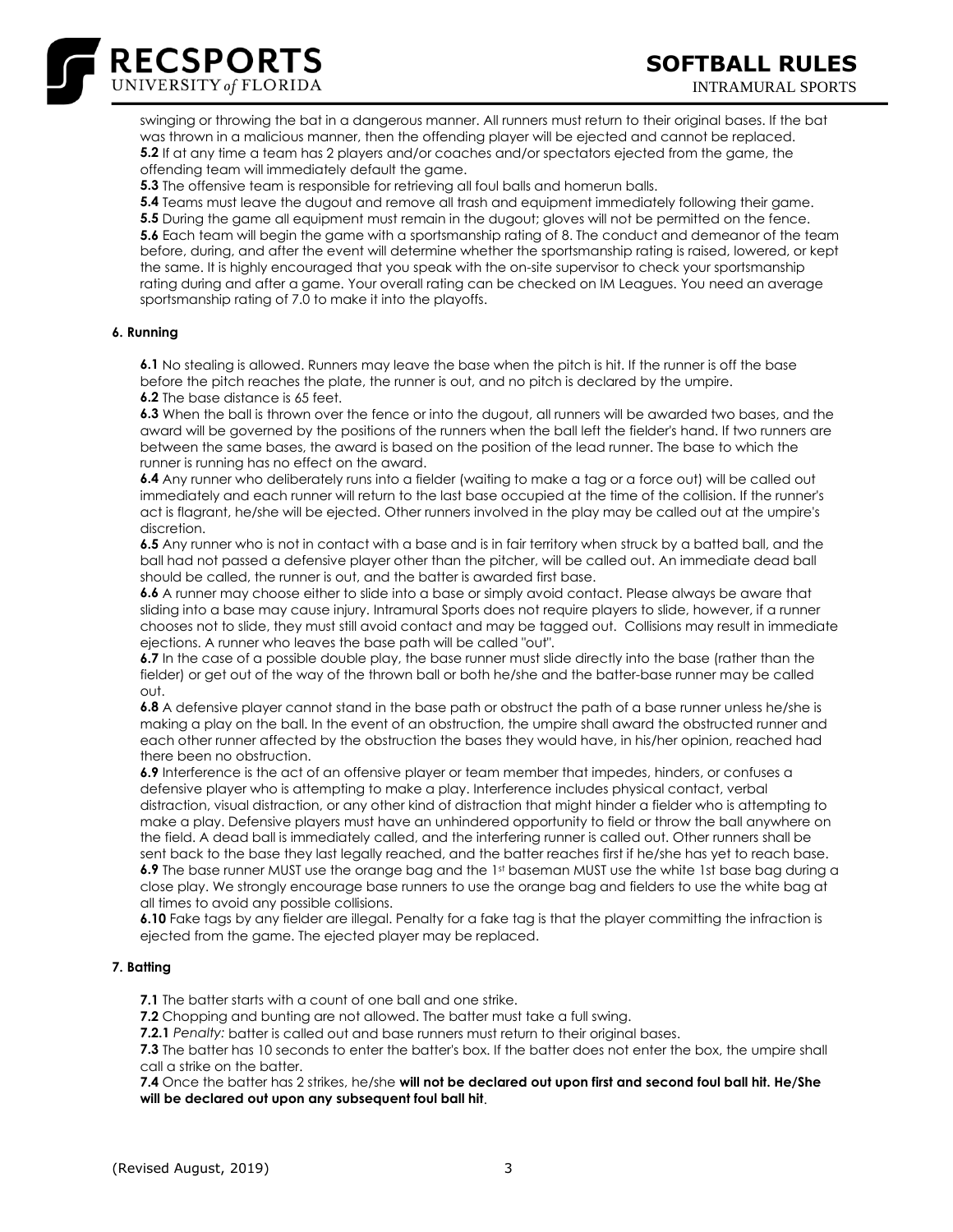**7.4.1** Runners may still tag-up and advance if a ball is caught in foul territory.

**7.5** An extra hitter (EH) may be used. He/She is an 11th (or 12th for Co-Rec.) hitter in the lineup. This person cannot be added once the game has started. If an EH is used, the position cannot be terminated during the game. An EH may substitute in the field; however, they must maintain the same position in the batting order. 7.6 (Only applies to over-the-fence home runs) After three home runs, a "one-up" policy is in effect. Teams are permitted to hit three home runs a game, regardless. When a team reaches three home runs, and for all atbats thereafter, they are not permitted to hit another home run that will lead them to have two home runs more than the opposition. For example, Team A cannot hit their fourth home run, until Team B has hit their third or fourth home run. A violation of this will result in an out. Runners will return to their bases at the time of the pitch.

**7.7** After hitting a homerun over the fence, the batter does not have to touch any of the bases. We will be following ASA's "hit and sit" rule. All runners on base at the time of the homerun do not have to touch any more bases. The players may simply run off the field if desired.

**7.8** When batting, a team may only have the current batter, the on-deck batter, and base coaches outside of the dugout. The rest of the team must stay in the dugout.

### **8. Pitching**

RECSPORTS

**8.1** Preliminary to pitching, the pitcher shall come to a full and complete stop with both feet firmly on the ground, and with one or both feet in contact with the pitching rubber. The ball must be held in the pitching hand or both hands in front of the body. This position must be maintained at least one second but not more than 10 seconds before starting the delivery. The pitcher has 20 seconds to pitch the ball and this time starts when the previous pitch ends.

**8.2** In the act of delivering the ball to the batter, the pivot foot must remain in contact with the pitcher's rubber until the ball leaves the hand.

**8.3** A legal delivery shall be a ball that is delivered to the batter underhand. The pitch shall be what is commonly known as a slow pitch.

**8.4** The ball must be pitched with a minimum arc of at least 6 feet from the ground and must not reach a height of more than 12 feet at its highest point from the ground. Penalty: Illegal pitch. The batter has the option to swing at an illegal pitch or take it as a ball.

### **9. Fielding**

**9.1** Each team must provide a pitcher and a catcher. The catcher must be behind home plate until the ball is contacted by the batter. There are no other defensive restrictions.

**9.2** When there is a fair fly ball that, in the umpire's judgment, an infielder can catch with normal effort when none or one is out and when runners occupy first and second bases or first, second, and third bases the infield fly rule is in effect. The umpire makes the infield-fly ruling based on the position of the closest infielder when the ball reaches its highest point, regardless of who makes the play.

**9.3** Overthrows that land out of play result in a dead ball. All runners are awarded the base they are advancing towards plus one base.

### **10. Appeal Play**

**10.1** An appeal play is a play in which an umpire cannot make a decision until requested by a coach or player. The appeal must be made before the next legal or illegal pitch, or before the defensive team has left the field. The defensive team has left the field when the pitcher and all the infielders have left fair territory. **10.2** There are 3 types of appeal plays:

**10.2.1** missing a base

**10.2.2** leaving a base on a caught fly ball before the ball is first touched

**10.2.3** batting out of order

**10.3** Once a dead ball has been called, any infielder (including the pitcher and catcher), with or without possession of the ball, may make a verbal appeal on a runner missing a base or leaving a base too soon. The plate umpire should acknowledge the appeal, and the administering umpire should make a decision on the play. Base runners cannot leave their bases during the appeal.

### **11. Rule Clarification**

**11.1** A ball slips from the pitcher's hand during the back swing, is dead and no pitch is declared. All subsequent action on that pitch is canceled.